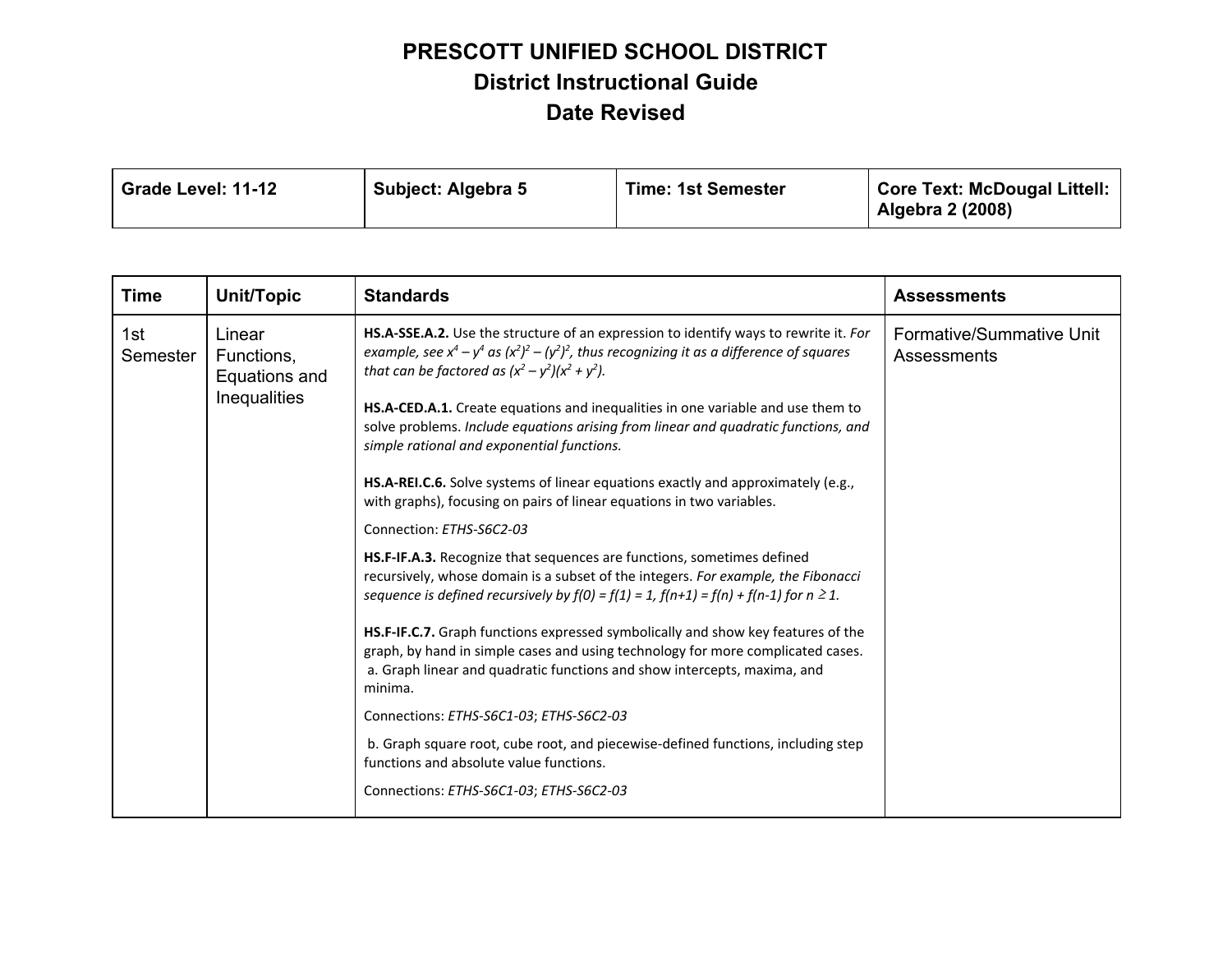|                                                | HS.F-IF.C.9. Compare properties of two functions each represented in a different<br>way (algebraically, graphically, numerically in tables, or by verbal descriptions). For<br>example, given a graph of one quadratic function and an algebraic expression for<br>another, say which has the larger maximum.<br>Connections: ETHS-S6C1-03; ETHS-S6C2-03; 9-10.RST.7 |                                         |
|------------------------------------------------|----------------------------------------------------------------------------------------------------------------------------------------------------------------------------------------------------------------------------------------------------------------------------------------------------------------------------------------------------------------------|-----------------------------------------|
| <b>Linear Systems</b><br>and Matrices          | HS.N-VM.C.6. Use matrices to represent and manipulate data, e.g., to represent<br>payoffs or incidence relationships in a network.<br>Connections: 9-10.RST.7; 9-10.WHST.2f; 11-12.RST.9; 11-12.WHST.2e;                                                                                                                                                             | Formative/Summative Unit<br>Assessments |
|                                                | ETHS-S6C2-03                                                                                                                                                                                                                                                                                                                                                         |                                         |
|                                                | HS.N-VM.C.7. Multiply matrices by scalars to produce new matrices, e.g., as when<br>all of the payoffs in a game are doubled.                                                                                                                                                                                                                                        |                                         |
|                                                | Connections: 9-10.RST.3; ETHS-S6C2-03                                                                                                                                                                                                                                                                                                                                |                                         |
|                                                | HS.N-VM.C.8. Add, subtract, and multiply matrices of appropriate dimensions.                                                                                                                                                                                                                                                                                         |                                         |
|                                                | Connections: 9-10.RST.3; ETHS-S6C2-03                                                                                                                                                                                                                                                                                                                                |                                         |
|                                                | HS.A-REI.C.8. Represent a system of linear equations as a single matrix equation in<br>a vector variable.                                                                                                                                                                                                                                                            |                                         |
|                                                | HS.A-REI.C.9. Find the inverse of a matrix if it exists, and use it to solve systems of<br>linear equations (using technology for matrices of dimension 3 x3 or greater).                                                                                                                                                                                            |                                         |
|                                                | Connection: ETHS-S6C2-03                                                                                                                                                                                                                                                                                                                                             |                                         |
| Quadratic<br><b>Functions and</b><br>Equations | HS.A-SSE.A.2. Use the structure of an expression to identify ways to rewrite it. For<br>example, see $x^4 - y^4$ as $(x^2)^2 - (y^2)^2$ , thus recognizing it as a difference of squares<br>that can be factored as $(x^2 - y^2)(x^2 + y^2)$ .                                                                                                                       | Formative/Summative Unit<br>Assessments |
|                                                | <b>HS.N-CN.A.1.</b> Know there is a complex number <i>i</i> such that $i^2 = -1$ , and every                                                                                                                                                                                                                                                                         |                                         |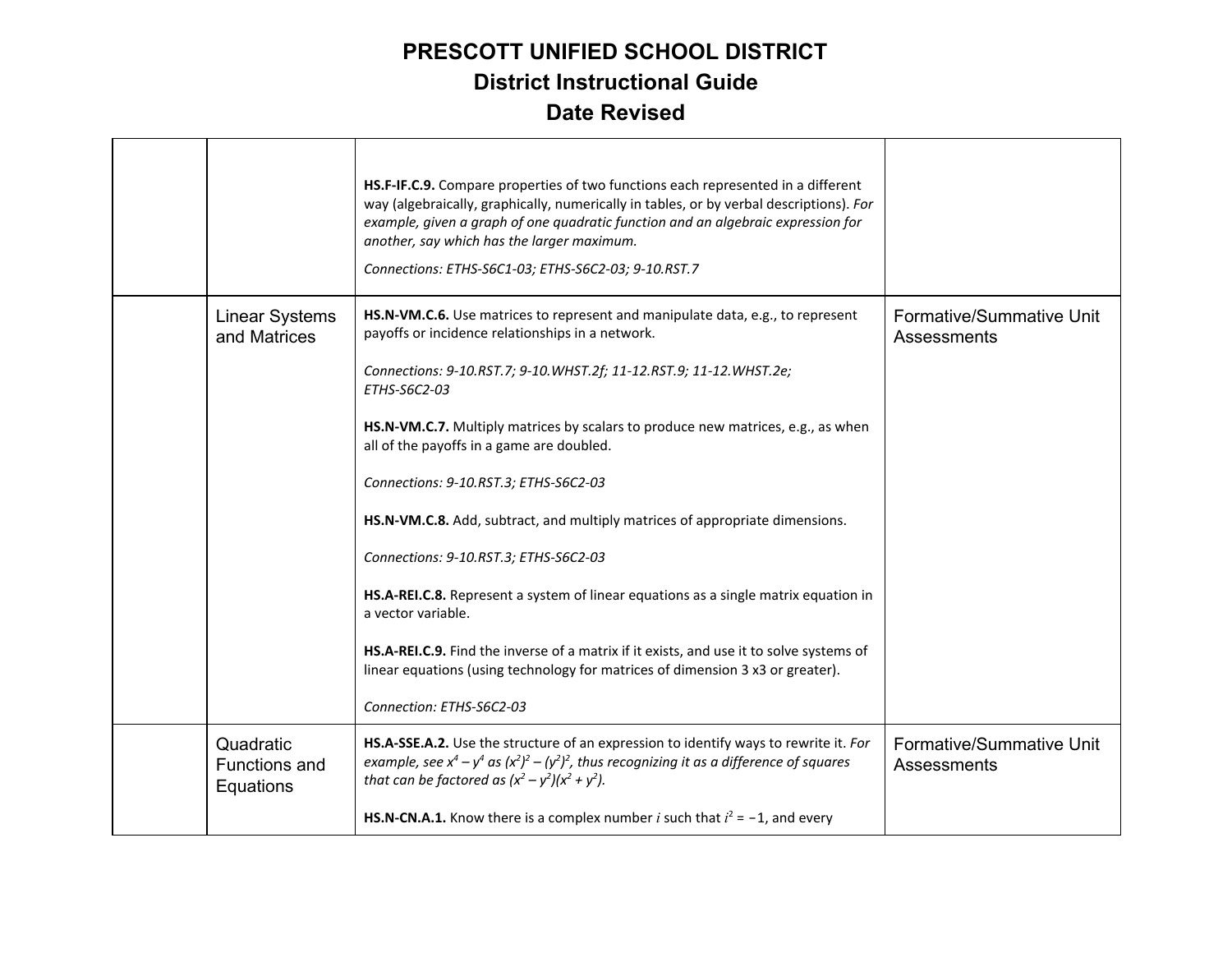|  | complex number has the form $a + bi$ with a and b real.                                                                                                                                                                                                                                                                                                                                                                                                 |  |
|--|---------------------------------------------------------------------------------------------------------------------------------------------------------------------------------------------------------------------------------------------------------------------------------------------------------------------------------------------------------------------------------------------------------------------------------------------------------|--|
|  | HS.N-CN.A.2. Use the relation $i^2 = -1$ and the commutative, associative, and<br>distributive properties to add, subtract, and multiply complex numbers.                                                                                                                                                                                                                                                                                               |  |
|  | Connection: 11-12.RST.4                                                                                                                                                                                                                                                                                                                                                                                                                                 |  |
|  | HS.N-CN.C.7. Solve quadratic equations with real coefficients that have complex<br>solutions.                                                                                                                                                                                                                                                                                                                                                           |  |
|  | HS.A-CED.A.1. Create equations and inequalities in one variable and use them to<br>solve problems. Include equations arising from linear and quadratic functions, and<br>simple rational and exponential functions.                                                                                                                                                                                                                                     |  |
|  | HS.A-REI.B.4. Solve quadratic equations in one variable.<br>b. Solve quadratic equations by inspection (e.g., for $x^2 = 49$ ), taking square roots,<br>completing the square, the quadratic formula and factoring, as appropriate to the<br>initial form of the equation. Recognize when the quadratic formula gives complex<br>solutions and write them as $a \pm bi$ for real numbers a and b.<br>Connections: ETHS-S6C2.03; 9-10.RST.7; 11-12.RST.7 |  |
|  | HS.A-REI.C.7. Solve a simple system consisting of a linear equation and a quadratic<br>equation in two variables algebraically and graphically. For example, find the points<br>of intersection between the line $y = -3x$ and the circle $x^2 + y^2 = 3$ .                                                                                                                                                                                             |  |
|  | HS.F-IF.C.7. Graph functions expressed symbolically and show key features of the<br>graph, by hand in simple cases and using technology for more complicated cases.<br>a. Graph linear and quadratic functions and show intercepts, maxima, and<br>minima.                                                                                                                                                                                              |  |
|  | Connections: ETHS-S6C1-03; ETHS-S6C2-03                                                                                                                                                                                                                                                                                                                                                                                                                 |  |
|  | HS.F-IF.C.9. Compare properties of two functions each represented in a different<br>way (algebraically, graphically, numerically in tables, or by verbal descriptions). For<br>example, given a graph of one quadratic function and an algebraic expression for<br>another, say which has the larger maximum.                                                                                                                                           |  |
|  | Connections: ETHS-S6C1-03; ETHS-S6C2-03; 9-10.RST.7                                                                                                                                                                                                                                                                                                                                                                                                     |  |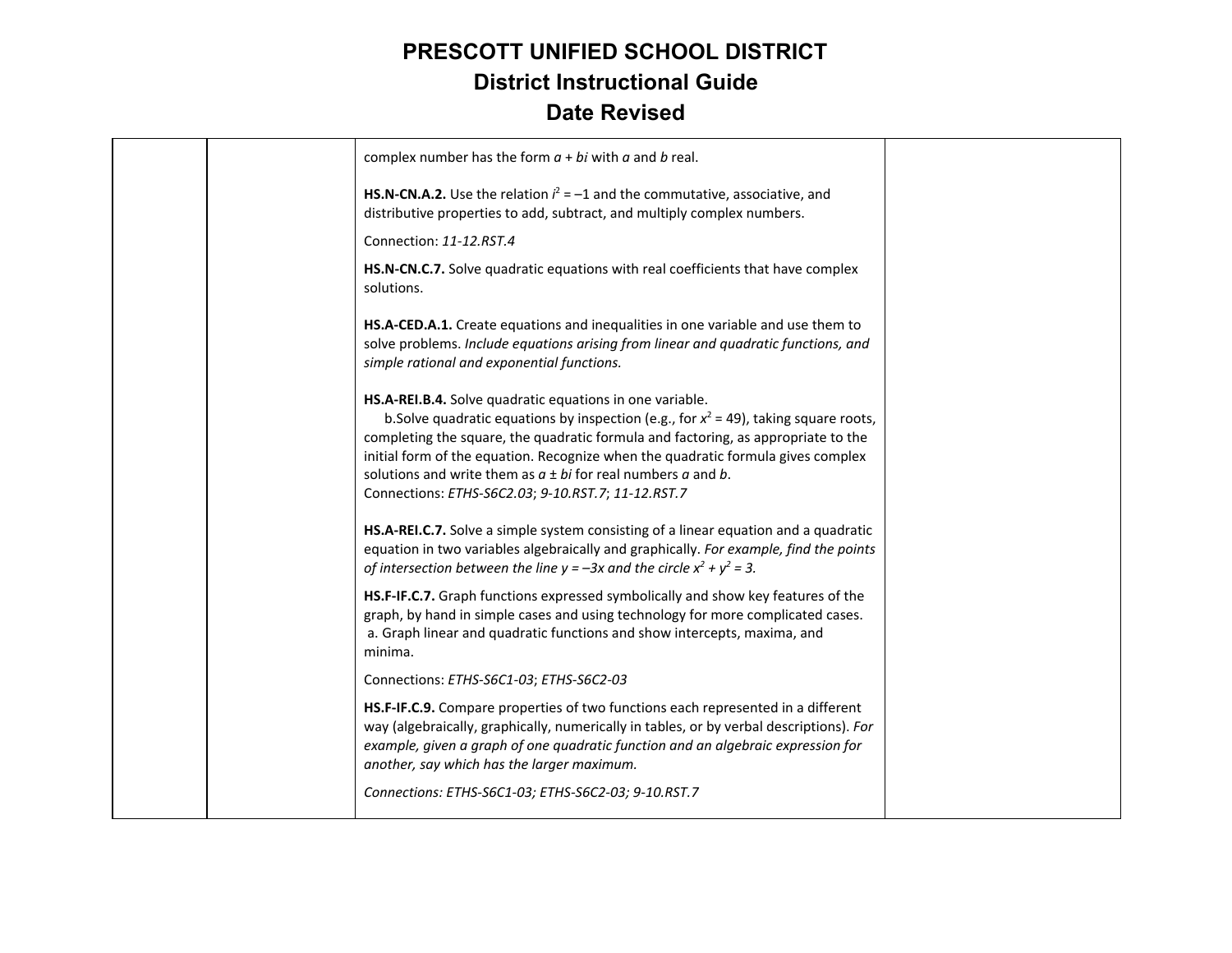|                                                                 | HS.F-BF.A.1. Write a function that describes a relationship between two<br>quantities.<br>Connections: ETHS-S6C1-03; ETHS-S6C2-03<br>a. Determine an explicit expression, a recursive process, or steps for calculation<br>from a context.<br>Connections: ETHS-S6C1-03; ETHS-S6C2-03; 9-10.RST.7; 11-12.RST.7<br>b. Combine standard function types using arithmetic operations. For example,<br>build a function that models the temperature of a cooling body by adding a<br>constant function to a decaying exponential, and relate these functions to the<br>model.<br>Connections: ETHS-S6C1-03; ETHS-S6C2-03                                                                                                                                                                                                                                                                                                                                                                                                                                                                          |                                         |
|-----------------------------------------------------------------|----------------------------------------------------------------------------------------------------------------------------------------------------------------------------------------------------------------------------------------------------------------------------------------------------------------------------------------------------------------------------------------------------------------------------------------------------------------------------------------------------------------------------------------------------------------------------------------------------------------------------------------------------------------------------------------------------------------------------------------------------------------------------------------------------------------------------------------------------------------------------------------------------------------------------------------------------------------------------------------------------------------------------------------------------------------------------------------------|-----------------------------------------|
| Polynomial and<br>Rational<br><b>Functions and</b><br>Equations | HS.A-APR.B.2. Know and apply the Remainder Theorem: For a polynomial $p(x)$ and<br>a number a, the remainder on division by $x - a$ is $p(a)$ , so $p(a) = 0$ if and only if $(x - a)$<br>a) is a factor of $p(x)$ .<br>HS.A-APR.B.3. Identify zeros of polynomials when suitable factorizations are<br>available, and use the zeros to construct a rough graph of the function defined by<br>the polynomial.<br>HS.A-APR.C.4. Prove polynomial identities and use them to describe numerical<br>relationships. For example, the polynomial identity $(x^2+y^2)^2 = (x^2-y^2)^2 + (2xy)^2$ can<br>be used to generate Pythagorean triples.<br>HS.A-APR.D.6. Rewrite simple rational expressions in different forms; write<br>$a(x)/b(x)$ in the form $q(x) + r(x)/b(x)$ , where $a(x)$ , $b(x)$ , $q(x)$ , and $r(x)$ are polynomials<br>with the degree of $r(x)$ less than the degree of $b(x)$ , using inspection, long division,<br>or, for the more complicated examples, a computer algebra system.<br>HS.A-CED.A.1. Create equations and inequalities in one variable and use them to | Formative/Summative Unit<br>Assessments |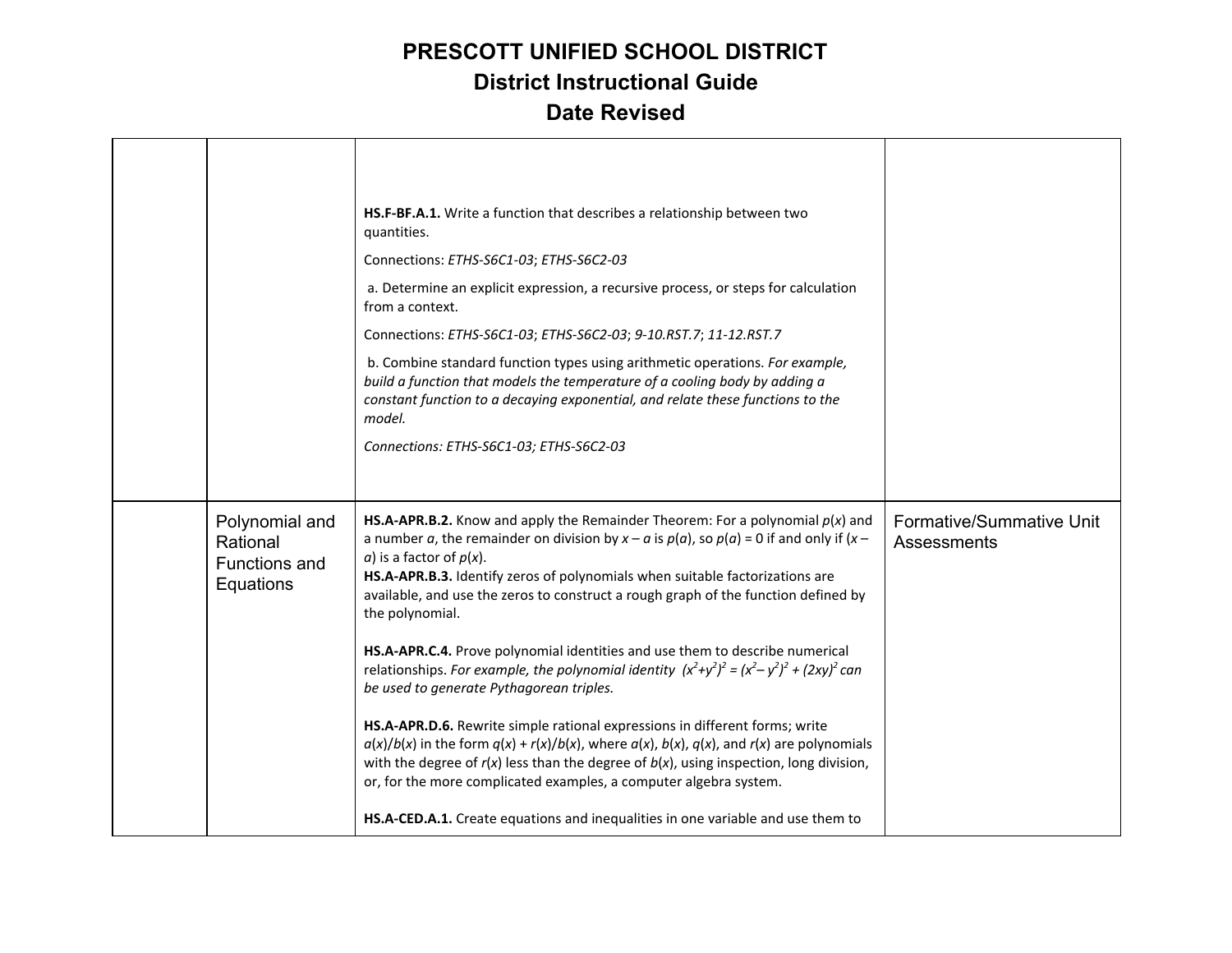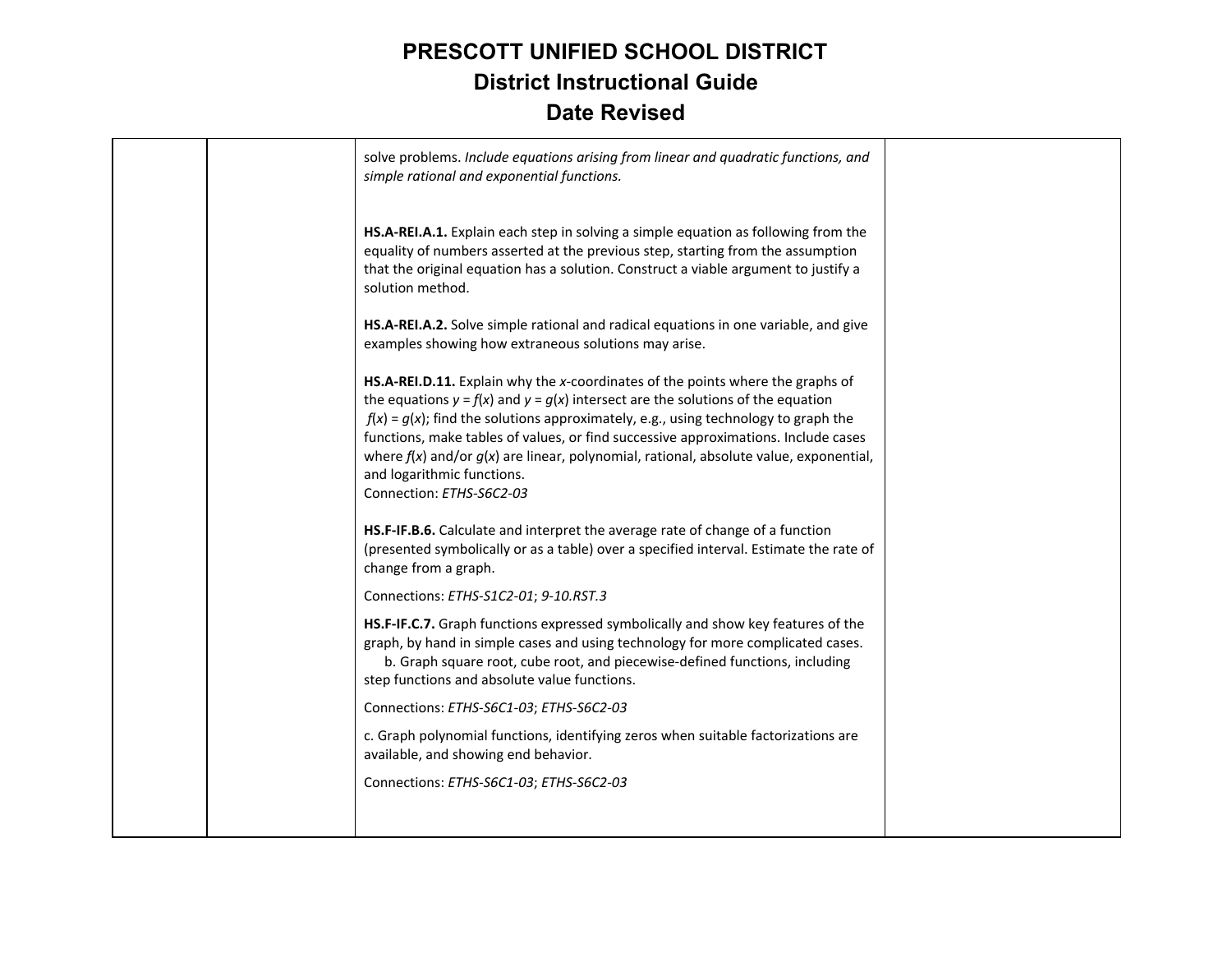| <b>Exponential and</b><br>Logarithmic<br><b>Functions and</b><br>Equations | HS.N-RN.A.1. Explain how the definition of the meaning of rational exponents<br>follows from extending the properties of integer exponents to those values,<br>allowing for a notation for radicals in terms of rational exponents. For example, we<br>define $5^{1/3}$ to be the cube root of 5 because we want $(5^{1/3})^3 = 5^{(1/3)3}$ to hold, so $(5^{1/3})^3$<br>must equal 5. | Formative/Summative Unit<br>Assessments |
|----------------------------------------------------------------------------|----------------------------------------------------------------------------------------------------------------------------------------------------------------------------------------------------------------------------------------------------------------------------------------------------------------------------------------------------------------------------------------|-----------------------------------------|
|                                                                            | Connections: 11-12.RST.4; 11-12.RST.9; 11-12.WHST.2d                                                                                                                                                                                                                                                                                                                                   |                                         |
|                                                                            | HS.N-RN.A.2. Rewrite expressions involving radicals and rational exponents using<br>the properties of exponents.                                                                                                                                                                                                                                                                       |                                         |
|                                                                            | HS.N-Q.A.2. Define appropriate quantities for the purpose of descriptive<br>modeling.                                                                                                                                                                                                                                                                                                  |                                         |
|                                                                            | HS.A-SSE.B.3. Choose and produce an equivalent form of an expression to reveal<br>and explain properties of the quantity represented by the expression.                                                                                                                                                                                                                                |                                         |
|                                                                            | Connection: 11-12.RST.4                                                                                                                                                                                                                                                                                                                                                                |                                         |
|                                                                            | c. Use the properties of exponents to transform expressions for exponential<br>functions. For example the expression $1.15t$ can be rewritten as<br>$(1.15^{1/12})^{12t}$ = 1.012 <sup>12t</sup> to reveal the approximate equivalent monthly interest rate<br>if the annual rate is 15%.                                                                                              |                                         |
|                                                                            | HS.A-CED.A.1. Create equations and inequalities in one variable and use them to<br>solve problems. Include equations arising from linear and quadratic functions, and<br>simple rational and exponential functions.                                                                                                                                                                    |                                         |
|                                                                            | HS.F-IF.B.6. Calculate and interpret the average rate of change of a function<br>(presented symbolically or as a table) over a specified interval. Estimate the rate of<br>change from a graph.                                                                                                                                                                                        |                                         |
|                                                                            | Connections: ETHS-S1C2-01; 9-10.RST.3                                                                                                                                                                                                                                                                                                                                                  |                                         |
|                                                                            | HS.F-IF.C.7. Graph functions expressed symbolically and show key features of the<br>graph, by hand in simple cases and using technology for more complicated cases.<br>e. Graph exponential and logarithmic functions, showing intercepts and end                                                                                                                                      |                                         |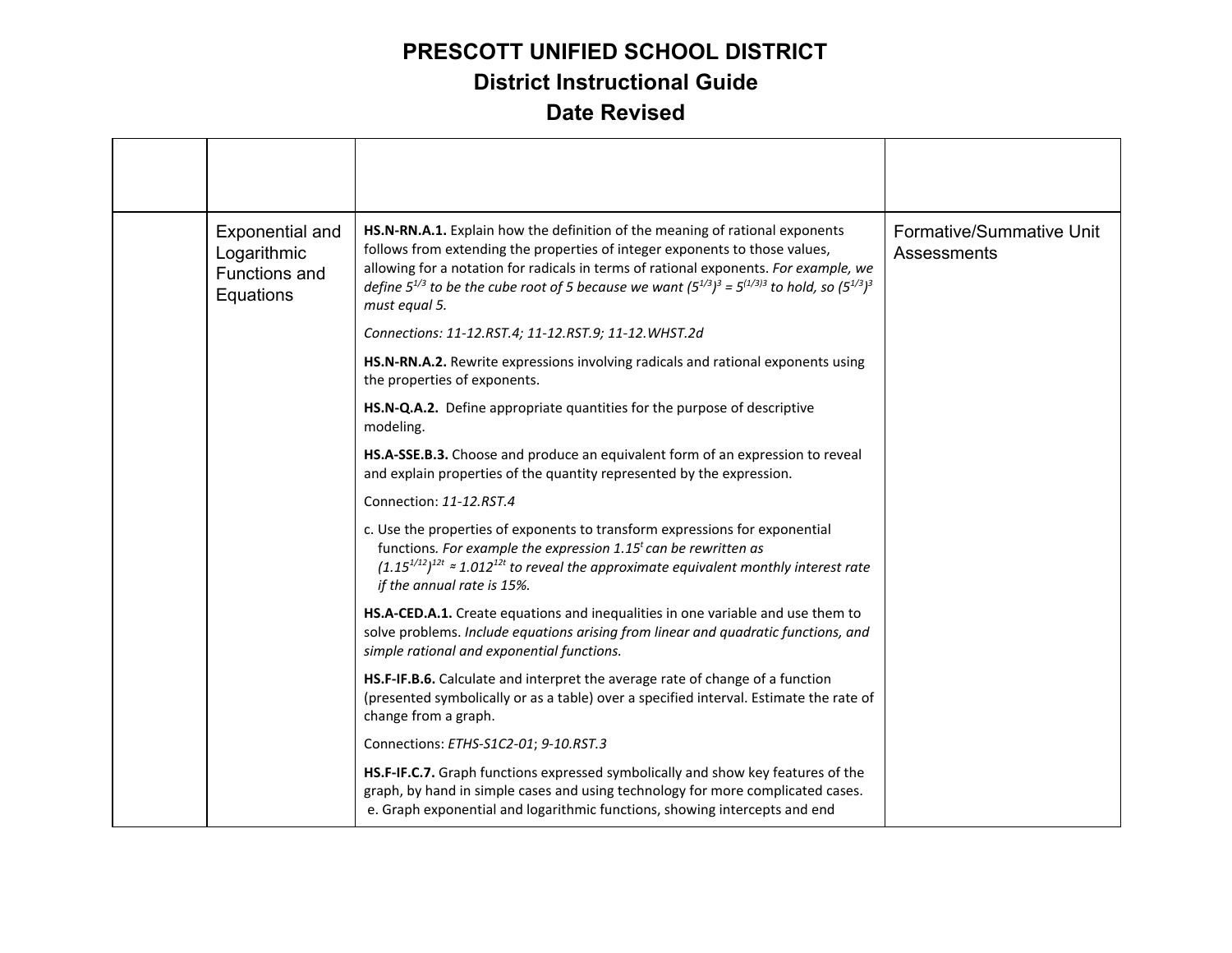|                              | behavior, and trigonometric functions, showing period, midline, and amplitude.<br>Connections: ETHS-S6C1-03; ETHS-S6C2-03                                                                                                                                                                                      |                                         |
|------------------------------|----------------------------------------------------------------------------------------------------------------------------------------------------------------------------------------------------------------------------------------------------------------------------------------------------------------|-----------------------------------------|
|                              | HS.F-IF.C.8. Write a function defined by an expression in different but equivalent<br>forms to reveal and explain different properties of the function.<br>Connection: 11-12.RST.7                                                                                                                             |                                         |
|                              | b. Use the properties of exponents to interpret expressions for exponential<br>functions. For example, identify percent rate of change in functions such as $y =$<br>$(1.02)^t$ , $y = (0.97)^t$ , $y = (1.01)^{12t}$ , $y = (1.2)^{t/10}$ , and classify them as representing<br>exponential growth or decay. |                                         |
|                              | Connection: 11-12.RST.7                                                                                                                                                                                                                                                                                        |                                         |
|                              | HS.F-BF.B.4 Find inverse functions.                                                                                                                                                                                                                                                                            |                                         |
|                              | Connection: ETHS-S6C2-03                                                                                                                                                                                                                                                                                       |                                         |
|                              | a. Solve an equation of the form $f(x) = c$ for a simple function f that has an inverse<br>and write an expression for the inverse. For example, $f(x) = 2x^3$ or $f(x) = (x+1)/(x-1)$<br>for $x \neq 1$ .                                                                                                     |                                         |
|                              | HS.F-LE.A.4. For exponential models, express as a logarithm the solution to $ab^{ct} = d$<br>where $a$ , $c$ , and $d$ are numbers and the base $b$ is 2, 10, or $e$ ; evaluate the logarithm<br>using technology.                                                                                             |                                         |
|                              | Connections: ETHS-S6C1-03; ETHS-S6C2-03; 11-12.RST.3                                                                                                                                                                                                                                                           |                                         |
|                              | HS.F-LE.B.5. Interpret the parameters in a linear or exponential function in terms<br>of a context.                                                                                                                                                                                                            |                                         |
|                              | Connections: ETHS-S6C1-03;ETHS-S6C2-03;11-12. WHST.2e                                                                                                                                                                                                                                                          |                                         |
| Modeling<br><b>Functions</b> | HS.N-Q.A.2. Define appropriate quantities for the purpose of descriptive modeling.                                                                                                                                                                                                                             | Formative/Summative Unit<br>Assessments |
|                              | HS.F-IF.A.3. Recognize that sequences are functions, sometimes defined<br>recursively, whose domain is a subset of the integers. For example, the Fibonacci<br>sequence is defined recursively by $f(0) = f(1) = 1$ , $f(n+1) = f(n) + f(n-1)$ for $n \ge 1$ .                                                 |                                         |